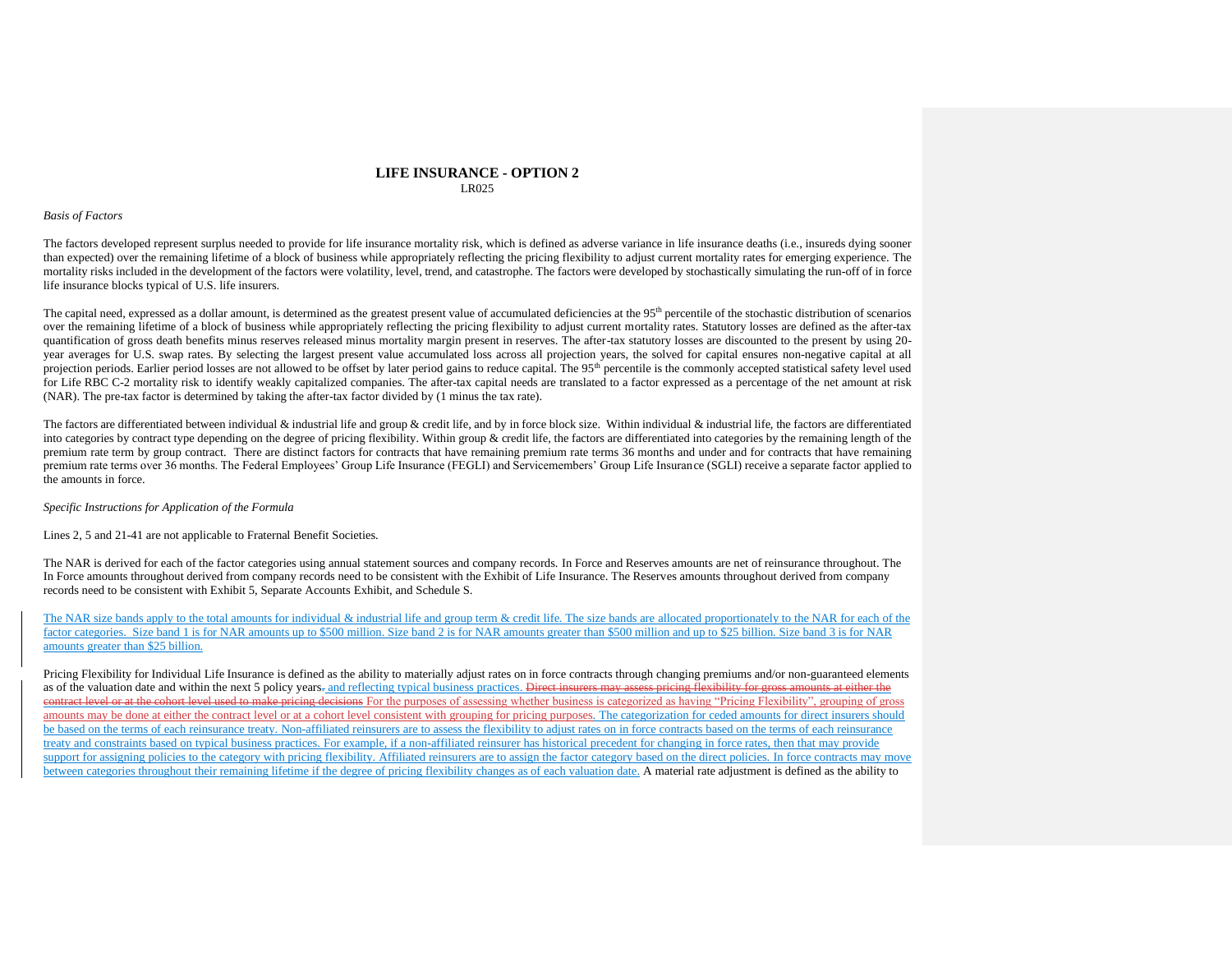recover, on a present value basis, the difference in mortality provided for in the factors below for contracts with and without pricing flexibility. These differences in factors are shown in the Line (13) table below in the Permanent Life Flexibility Factor and Term Life Flexibility Factor columns. The flexibility factor for each category multiplied by the NAR results in the minimum dollar margin needed for a material rate adjustment, which can then be compared against margins available to adjust rates. In force contracts that have margin available that is greater than or equal to the minimum dollar margin needed may be assigned to the category for policies with pricing flexibility. Insurers may choose to assign contracts to the categories without pricing flexibility if the evaluation of margins is not completed or if the degree of pricing flexibility is uncertain.

Lines (11) and (12) Life Policies with Pricing Flexibility In Force and Reserves are derived from company records. Examples of products intended for this category include, but aren't limited to, participating whole life insurance, universal life insurance without secondary guarantees, and yearly renewable term insurance where scheduled premiums may be changed on an annual basis from the date of issue. The table below illustrates the RBC requirement calculation embedded in Line (13) for Life Policies with Pricing Flexibility.

|             |                                                            | $_{\rm \scriptscriptstyle 41}$ |                  |                        |                           |                           |  |
|-------------|------------------------------------------------------------|--------------------------------|------------------|------------------------|---------------------------|---------------------------|--|
| Line $(13)$ | Life Policies with Pricing Flexibility                     | <b>Statement Value</b>         | Factor           | <b>RBC</b> Requirement | Permanent Life            | Term Life                 |  |
|             |                                                            |                                |                  |                        | <b>Flexibility Factor</b> | <b>Flexibility Factor</b> |  |
|             | Allocation of First \$500 Million                          |                                | $X$ 0.00190 =    |                        | 0.00200                   | 0.00080                   |  |
|             | Allocation of Next \$24,500 Million                        |                                | $X\ 0.00075 =$   |                        | 0.00090                   | 0.00035                   |  |
|             | Allocation of Over \$25,000 Million                        |                                | $X \, 0.00050 =$ |                        | 0.00060                   | 0.00025                   |  |
|             |                                                            |                                |                  |                        |                           |                           |  |
|             | Total Life Policies with Pricing Flexibility Net Amount at |                                |                  |                        |                           |                           |  |
|             | Risk                                                       |                                |                  |                        |                           |                           |  |

| <b>Inserted Cells</b> |  |
|-----------------------|--|
|                       |  |

**Inserted Cells**

**Formatted Table**

Lines (14) and (15) Term Life Policies without Pricing Flexibility In Force and Reserves are derived from company records. Examples of products intended for this category include, but aren't limited to, level term insurance with guaranteed level premiums and yearly renewable term insurance where scheduled premiums may not be changed. The table below illustrates the RBC requirement calculation embedded in Line (16) for Term Life Policies without Pricing Flexibility.

|             |                                                          |                        |               | (2)                    |
|-------------|----------------------------------------------------------|------------------------|---------------|------------------------|
| Line $(16)$ | Term Life Policies without Pricing Flexibility           | <b>Statement Value</b> | Factor        | <b>RBC</b> Requirement |
|             | <b>Allocation of First \$500 Million</b>                 |                        | $X$ 0.00270 = |                        |
|             | Allocation of Next \$24,500 Million                      |                        | $X$ 0.00110 = |                        |
|             | Allocation of Over \$25,000 Million                      |                        | $X$ 0.00075 = |                        |
|             |                                                          |                        |               |                        |
|             | Total Term Life Policies without Pricing Flexibility Net |                        |               |                        |
|             | $ -$                                                     |                        |               |                        |

Amount at Risk

Lines (17) and (18) Permanent Life Policies without Pricing Flexibility In Force and Reserves are derived from the aggregate amounts derived in lines (1) to (10) minus the amounts recorded in the other individual life categories. Examples of products intended for this category include, but aren't limited to, universal life with secondary guarantees and non-participating whole life insurance. Policies that aren't recorded in the other individual life categories default to this category which has the highest factors. The table below illustrates the RBC requirement calculation embedded in Line (19) for Permanent Life Policies without Pricing Flexibility.

|             |                                                           | (1)                    |               | (2)                    |
|-------------|-----------------------------------------------------------|------------------------|---------------|------------------------|
| Line $(19)$ | Permanent Life Policies without Pricing Flexibility       | <b>Statement Value</b> | Factor        | <b>RBC</b> Requirement |
|             | Allocation of First \$500 Million                         |                        | $X$ 0.00390 = |                        |
|             | Allocation of Next \$24,500 Million                       |                        | $X$ 0.00165 = |                        |
|             | Allocation of Over \$25,000 Million                       |                        | $X$ 0.00110 = |                        |
|             | Total Permanent Life Policies without Pricing Flexibility |                        |               |                        |
|             | Net Amount at Risk                                        |                        |               |                        |